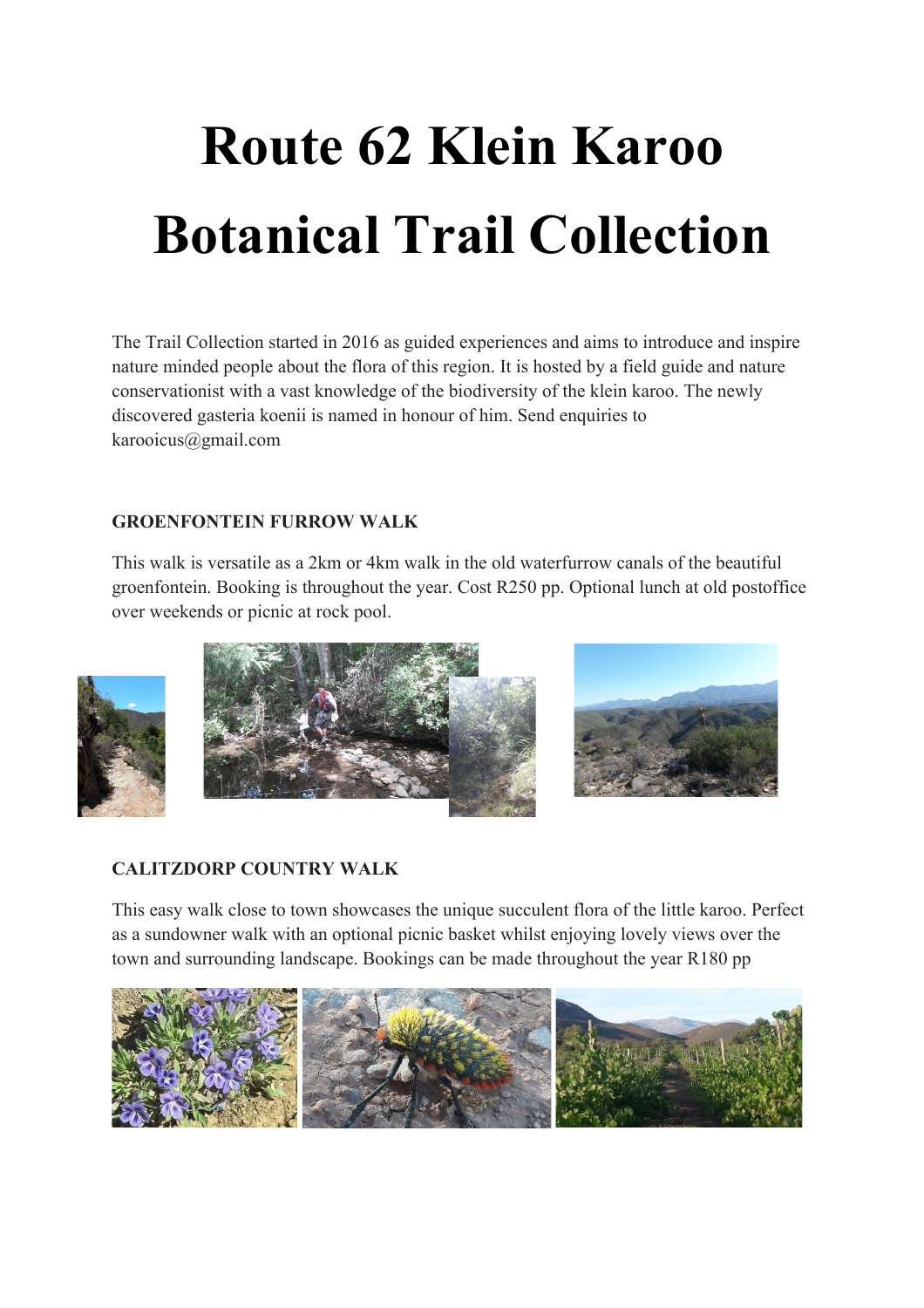#### **ROUTE 62 KANNA HIKE**

This 14km day walk takes you into a world heritage site and succulent hotspot. Enjoy large open spaces with wonderful landscapes in this remote wilderness area. Only open for booking from April to August. Cost is R290 pp Need to book at least a week in advance min 4 max 8 people.



### **ANDRIESKRAAL WALK**

This is a new addition to the collection of walks. This easy walk is halfway between Calitzdorp and Oudtshoorn. It is a delightful early or midmorning walk with its own unique array of succulents and lovely views over the Swartberg mountains. Bookings from April to September. R300 pp. Cost include a light meal and beverages. Min 4 max 10 people.



#### **SWARTKOP HIKE**

Swartkop is halfway between Calitzdorp and Oudtshoorn and is close to Gamkaberg Nature Reserve. Swartkop has large patches of white quartzitic sandstone pebbles with many interesting small succulents to be discovered on them. This halfday hike is best done from April - August. R300 pp it includes beverages and a light lunch. Min 4 max 10 people.